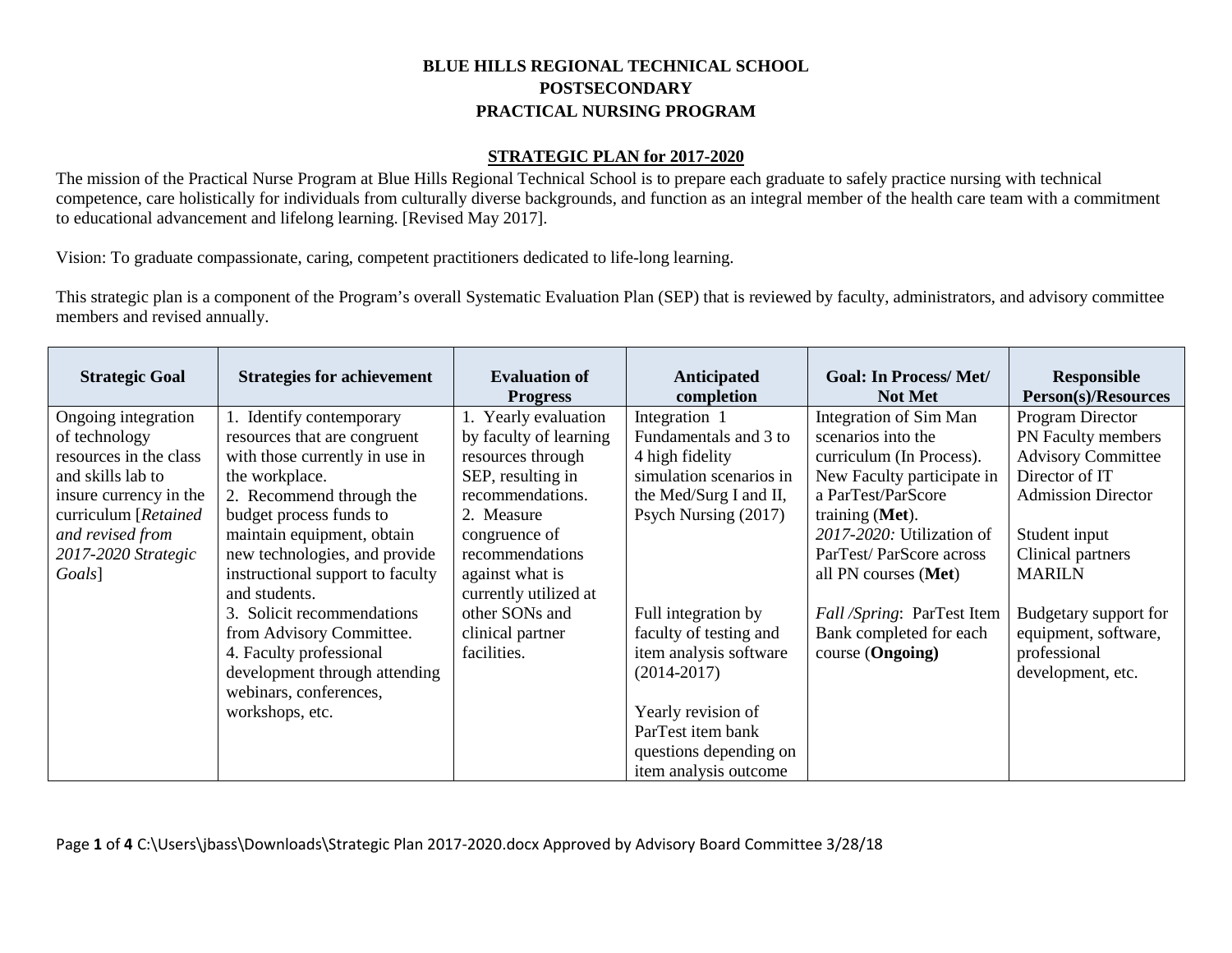| <b>Strategic Goal</b> | <b>Strategies for achievement</b> | <b>Evaluation of</b><br><b>Progress</b> | <b>Anticipated</b><br>completion | <b>Goal: In Process/Met/</b><br><b>Not Met</b> | <b>Responsible</b><br>Person(s)/Resources |
|-----------------------|-----------------------------------|-----------------------------------------|----------------------------------|------------------------------------------------|-------------------------------------------|
| Revise program        | 1. Participation by Program       | 1. Program Director                     | Identification of                | 2017: Competencies                             | Program Director                          |
| outcomes consistent   | Director in PN Competencies       | attends MARILN PN                       | curriculum congruence            | integrated into PN                             | PN Faculty members                        |
| with the MA Nurse of  | Workgroup.                        | Council of the Future                   | with the MA PN                   | program outcomes (In                           | <b>Advisory Committee</b>                 |
| the Future LPN        | 2. Faculty participation in       | meetings as scheduled.                  | Competencies with                | Process).                                      |                                           |
| Competencies,         | education programs regarding      | 2. Faculty attend DHE                   | revisions to the                 | 2015 Spring:                                   |                                           |
| BORN regulations,     | the competencies.                 | October 2017                            | curriculum as required.          | Competencies scheduled                         |                                           |
| and nursing           | 3. Identify best-practices used   | conferences/workshops.                  |                                  | to be published.                               |                                           |
| accreditation         | to integrate competencies into    | 3. Gap analysis of                      |                                  | (still pending                                 |                                           |
| standards [Retained   | a nursing curriculum.             | current curriculum to                   |                                  | publication Spring 2017)                       |                                           |
| and revised from      |                                   | <b>MA PN Competencies</b>               |                                  | 2016 Fall: Integration                         |                                           |
| 2017-2020 Strategic   |                                   | is conducted.                           |                                  | of PN Competencies into                        |                                           |
| Goals]                |                                   | 4. Utilization of best                  |                                  | <b>BHR PN curriculum</b>                       |                                           |
|                       |                                   | practices to integrate all              |                                  | begins.                                        |                                           |
|                       |                                   | <b>MA PN Competencies</b>               |                                  | 2018 Spring: PN                                |                                           |
|                       |                                   | into the curriculum.                    |                                  | <b>Competencies fully</b>                      |                                           |
|                       |                                   |                                         |                                  | integrated into                                |                                           |
|                       |                                   |                                         |                                  | curriculum (Objective                          |                                           |
|                       |                                   |                                         |                                  | Met).                                          |                                           |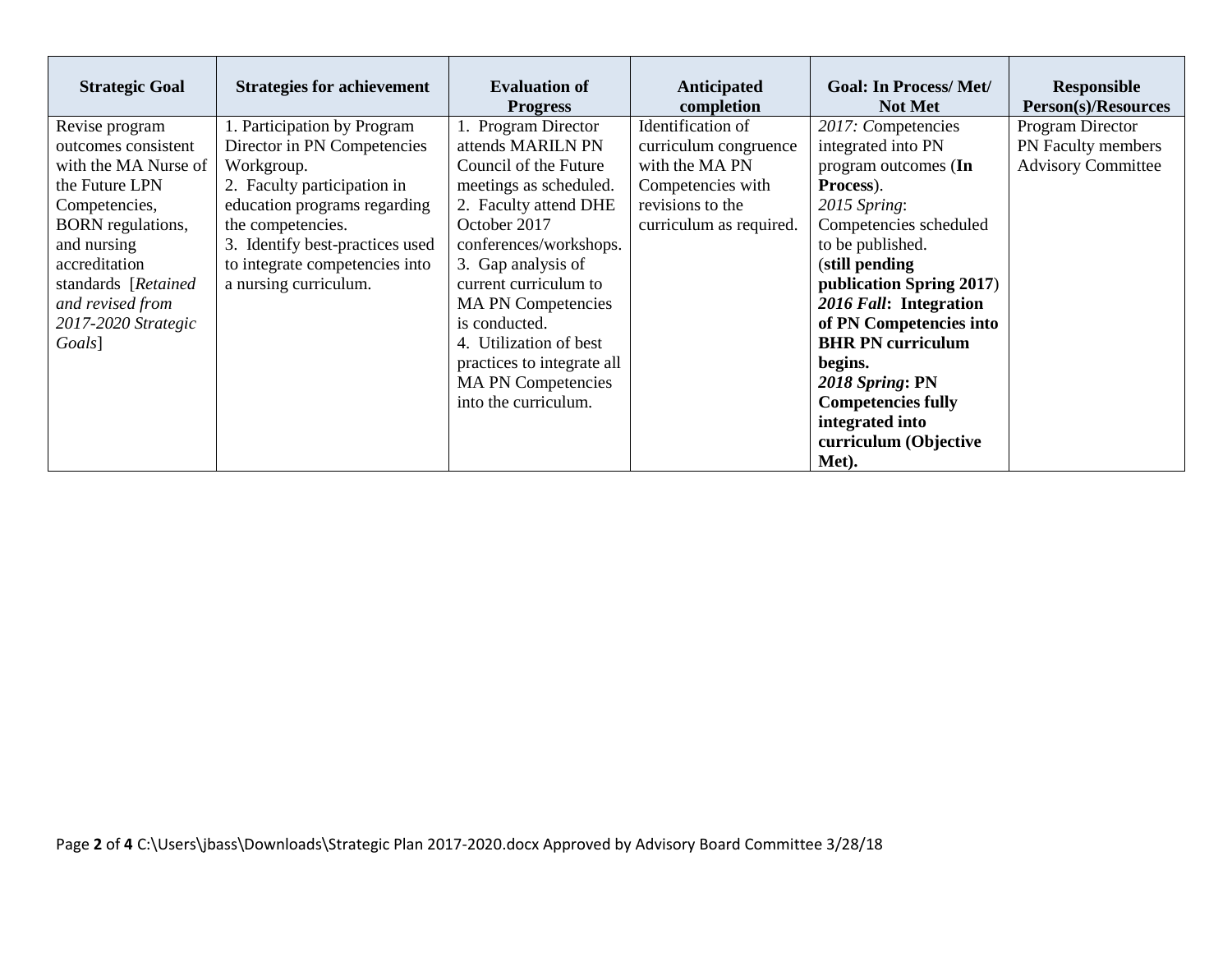| <b>Strategic Goal</b>     | <b>Strategies for achievement</b> | <b>Evaluation of</b><br><b>Progress</b> | Anticipated<br>completion | <b>Goal: In Process/Met/</b><br><b>Not Met</b> | <b>Responsible</b><br>Person(s)/Resources |
|---------------------------|-----------------------------------|-----------------------------------------|---------------------------|------------------------------------------------|-------------------------------------------|
| Program compliance        | 1. Identify those areas of        | 1. Program director                     | Identification and        | 2016 Spring: Anticipate                        | Program Director                          |
| with MA Board of          | revisions in the regulation that  | reviews 244 CMR                         | revision to program       | promulgation; begin to                         | PN Faculty members                        |
| Registration in           | are either changed or revised to  | 6.00 revisions                          | elements to               | identify those specific                        | Superintendent                            |
| <b>Nursing Regulation</b> | identify areas of                 | identifying areas of                    | demonstrate               | changes to the regulations                     | <b>BHRTS</b> Leadership                   |
| 244 CMR 6.00              | compliance/non-compliance.        | non-compliance and                      | compliance with 244       | which impact the                               | Team                                      |
| [remains in]              | 2. Program director and faculty   | soliciting faculty input                | CMR 6.00 as revised.      | operation of the program.                      | <b>Advisory Committee</b>                 |
| administrative            | participation on education        | for required additions/                 |                           | (Not Met $-$ as of June 17                     |                                           |
| <i>review</i> ]           | programs provided by BORN.        | changes/revisions to                    |                           | promulgation has not                           |                                           |
|                           |                                   | policies, etc.                          |                           | occurred)                                      |                                           |
|                           |                                   | 2. Program director                     |                           | 2016 Summer: Program                           |                                           |
|                           |                                   | and faculty attend                      |                           | Director formulates a plan,                    |                                           |
|                           |                                   | <b>BORN</b> education                   |                           | with timeframes, to                            |                                           |
|                           |                                   | programs.                               |                           | comply with revised                            |                                           |
|                           |                                   |                                         |                           | regulations.                                   |                                           |
|                           |                                   |                                         |                           | 2017 Fall: Initiate                            |                                           |
|                           |                                   |                                         |                           | implementation of plan to                      |                                           |
|                           |                                   |                                         |                           | insure compliance.                             |                                           |